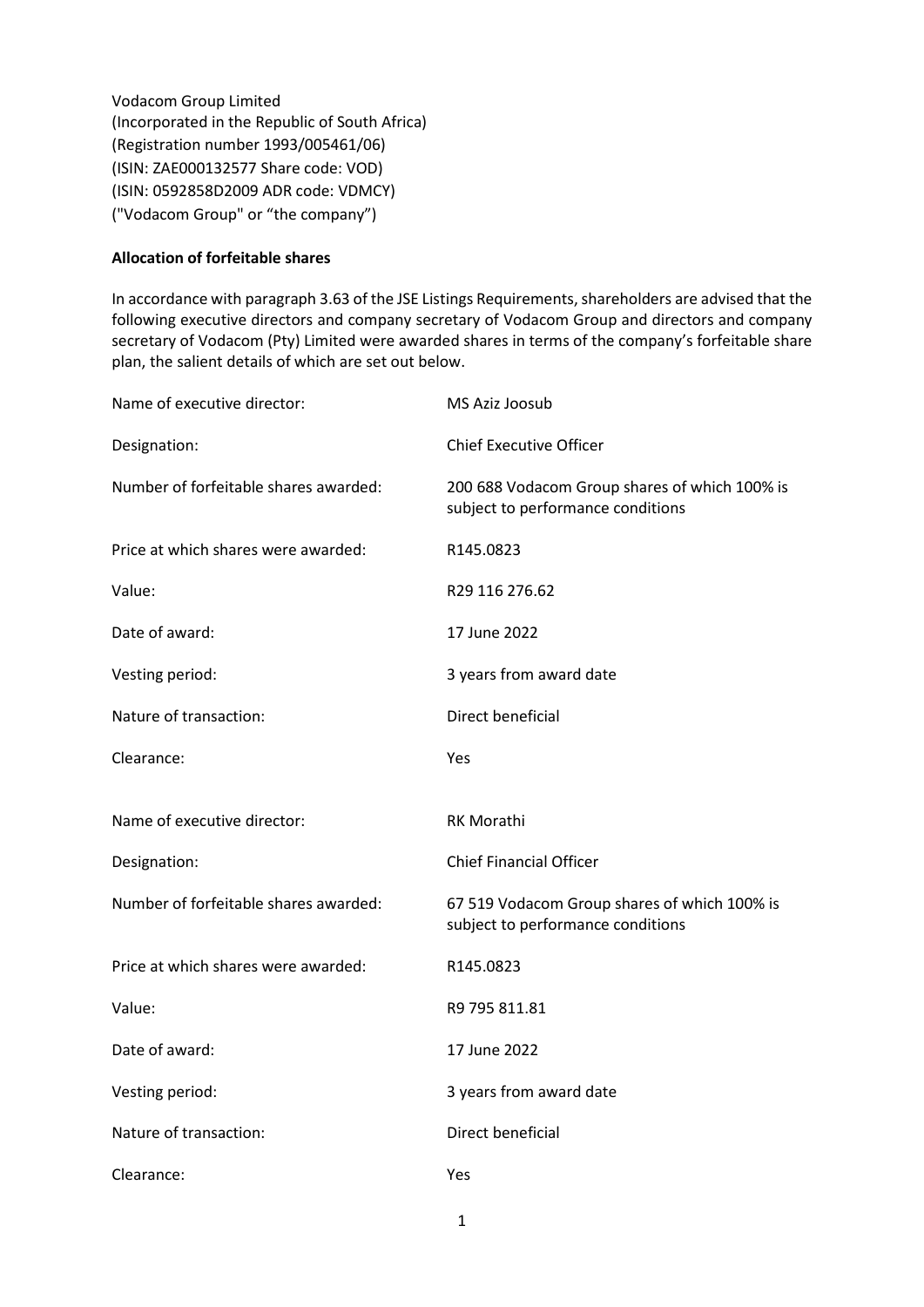| Name of company secretary:            | SF Linford                                                                       |  |
|---------------------------------------|----------------------------------------------------------------------------------|--|
| Designation:                          | <b>Group Company Secretary</b>                                                   |  |
| Number of forfeitable shares awarded: | 9 263 Vodacom Group shares                                                       |  |
| Price at which shares were awarded:   | R145.0823                                                                        |  |
| Value:                                | R1 343 897.34                                                                    |  |
| Date of award:                        | 17 June 2022                                                                     |  |
| Vesting period:                       | 3 years from award date                                                          |  |
| Nature of transaction:                | Direct beneficial                                                                |  |
| Clearance:                            | Yes                                                                              |  |
| Name of director of major subsidiary: | NM Mashigo                                                                       |  |
| Major subsidiary:                     | Vodacom (Pty) Limited                                                            |  |
| Designation:                          | Human Resources Director                                                         |  |
| Number of forfeitable shares awarded: | 16 128 Vodacom Group shares of which 50% is<br>subject to performance conditions |  |
| Price at which shares were awarded:   | R145.0823                                                                        |  |
| Value:                                | R <sub>2</sub> 339 887.33                                                        |  |
| Date of award:                        | 17 June 2022                                                                     |  |
| Vesting period:                       | 3 years from award date                                                          |  |
| Nature of transaction:                | Direct beneficial                                                                |  |
| Clearance:                            | Yes                                                                              |  |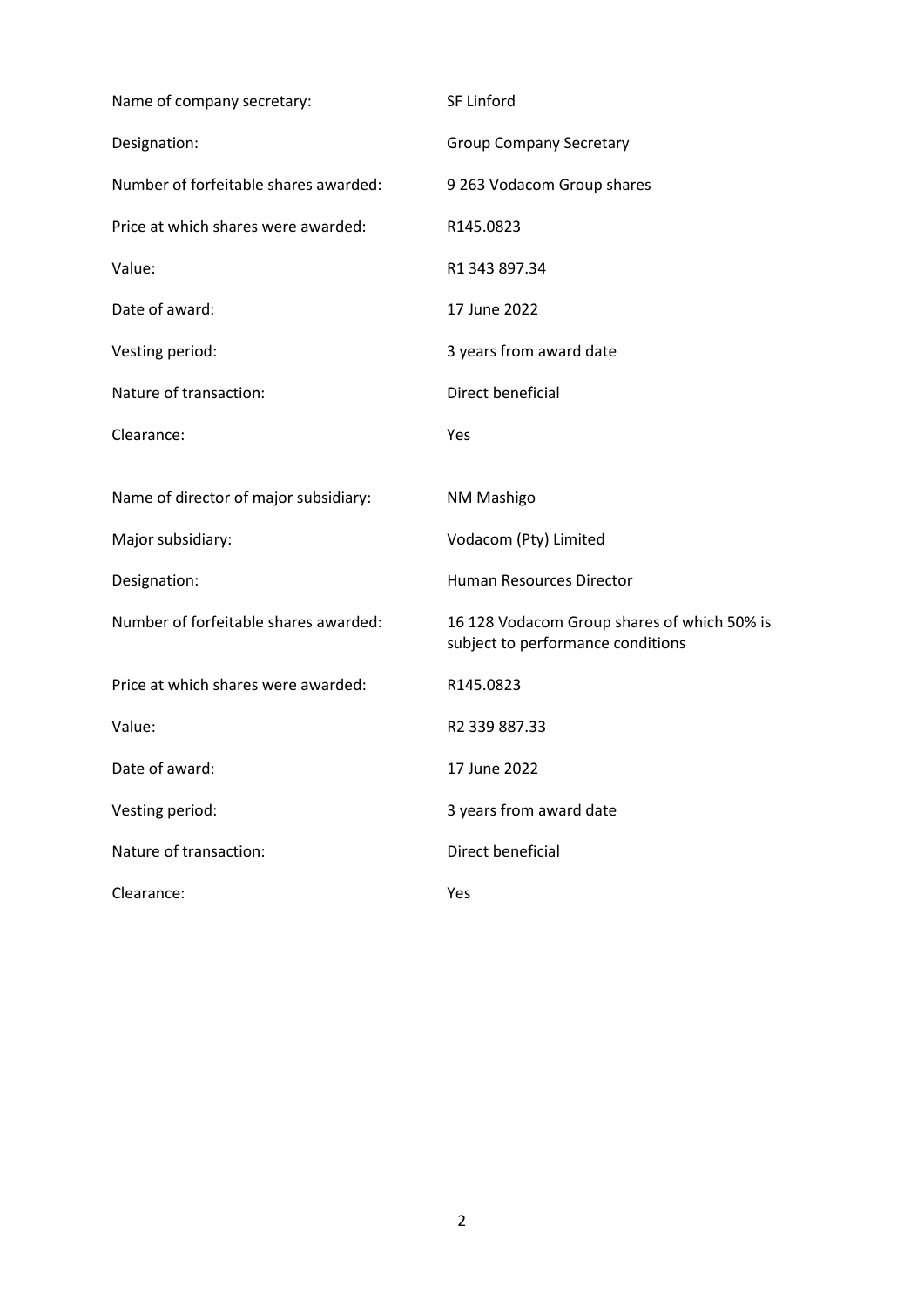| Name of director of major subsidiary: | <b>JJC Mendes</b>                                                                |  |
|---------------------------------------|----------------------------------------------------------------------------------|--|
| Major subsidiary:                     | Vodacom (Pty) Limited                                                            |  |
| Designation:                          | <b>Chief Officer: Consumer Business Unit</b>                                     |  |
| Number of forfeitable shares awarded: | 39 862 Vodacom Group shares of which 50% is<br>subject to performance conditions |  |
| Price at which shares were awarded:   | R145.0823                                                                        |  |
| Value:                                | R5 783 270.64                                                                    |  |
| Date of award:                        | 17 June 2022                                                                     |  |
| Vesting period:                       | 3 years from award date                                                          |  |
| Nature of transaction:                | Direct beneficial                                                                |  |
| Clearance:                            | Yes                                                                              |  |
| Name of director of major subsidiary: | WP Mzimba                                                                        |  |
|                                       |                                                                                  |  |
| Major subsidiary:                     | Vodacom (Pty) Limited                                                            |  |
| Designation:                          | <b>Chief Officer: Vodacom Business</b>                                           |  |
| Number of forfeitable shares awarded: | 41 216 Vodacom Group shares of which 50% is<br>subject to performance conditions |  |
| Price at which shares were awarded:   | R145.0823                                                                        |  |
| Value:                                | R5 979 712.08                                                                    |  |
| Date of award:                        | 17 June 2022                                                                     |  |
| Vesting period:                       | 3 years from award date                                                          |  |
| Nature of transaction:                | Direct beneficial                                                                |  |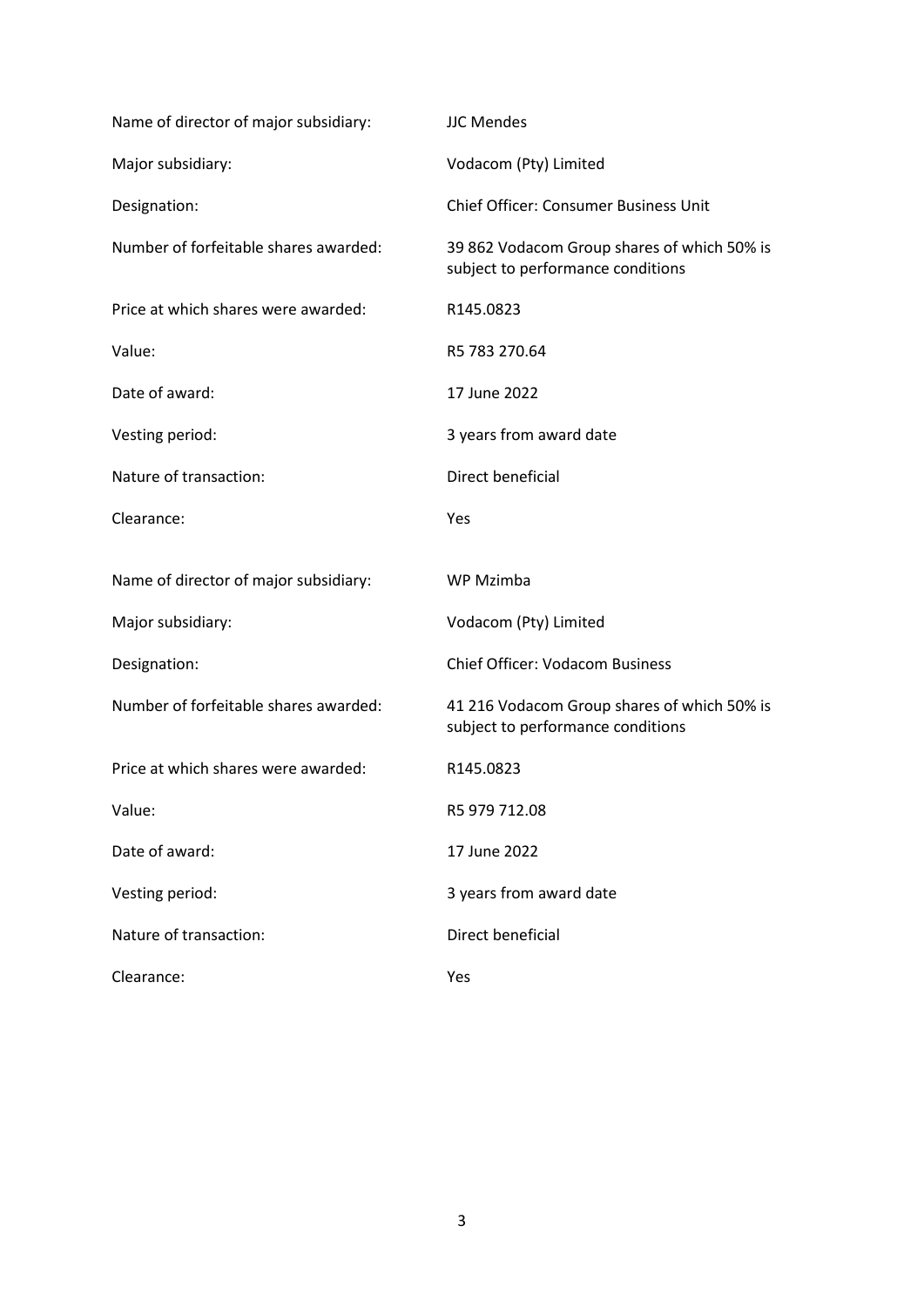| Name of director of major subsidiary: | WP Mzimba                                                                        |  |
|---------------------------------------|----------------------------------------------------------------------------------|--|
| Major subsidiary:                     | Vodacom (Pty) Limited                                                            |  |
| Designation:                          | <b>Chief Officer: Vodacom Business</b>                                           |  |
| Number of forfeitable shares awarded: | 10 304 Vodacom Group shares                                                      |  |
| Price at which shares were awarded:   | R145.0823                                                                        |  |
| Value:                                | R1 494 928.02                                                                    |  |
| Date of award:                        | 17 June 2022                                                                     |  |
| Vesting period:                       | 2 years from award date                                                          |  |
| Nature of transaction:                | Direct beneficial                                                                |  |
| Clearance:                            | Yes                                                                              |  |
|                                       | <b>TE Netshitenzhe</b>                                                           |  |
| Name of director of major subsidiary: |                                                                                  |  |
| Major subsidiary:                     | Vodacom (Pty) Limited                                                            |  |
| Designation:                          | Chief Officer: Vodacom SA External Affairs Director                              |  |
| Number of forfeitable shares awarded: | 17 230 Vodacom Group shares of which 40% is<br>subject to performance conditions |  |
| Price at which shares were awarded:   | R145.0823                                                                        |  |
| Value:                                | R2 499 768.03                                                                    |  |
| Date of award:                        | 17 June 2022                                                                     |  |
| Vesting period:                       | 3 years from award date                                                          |  |
| Nature of transaction:                | <b>Direct beneficial</b>                                                         |  |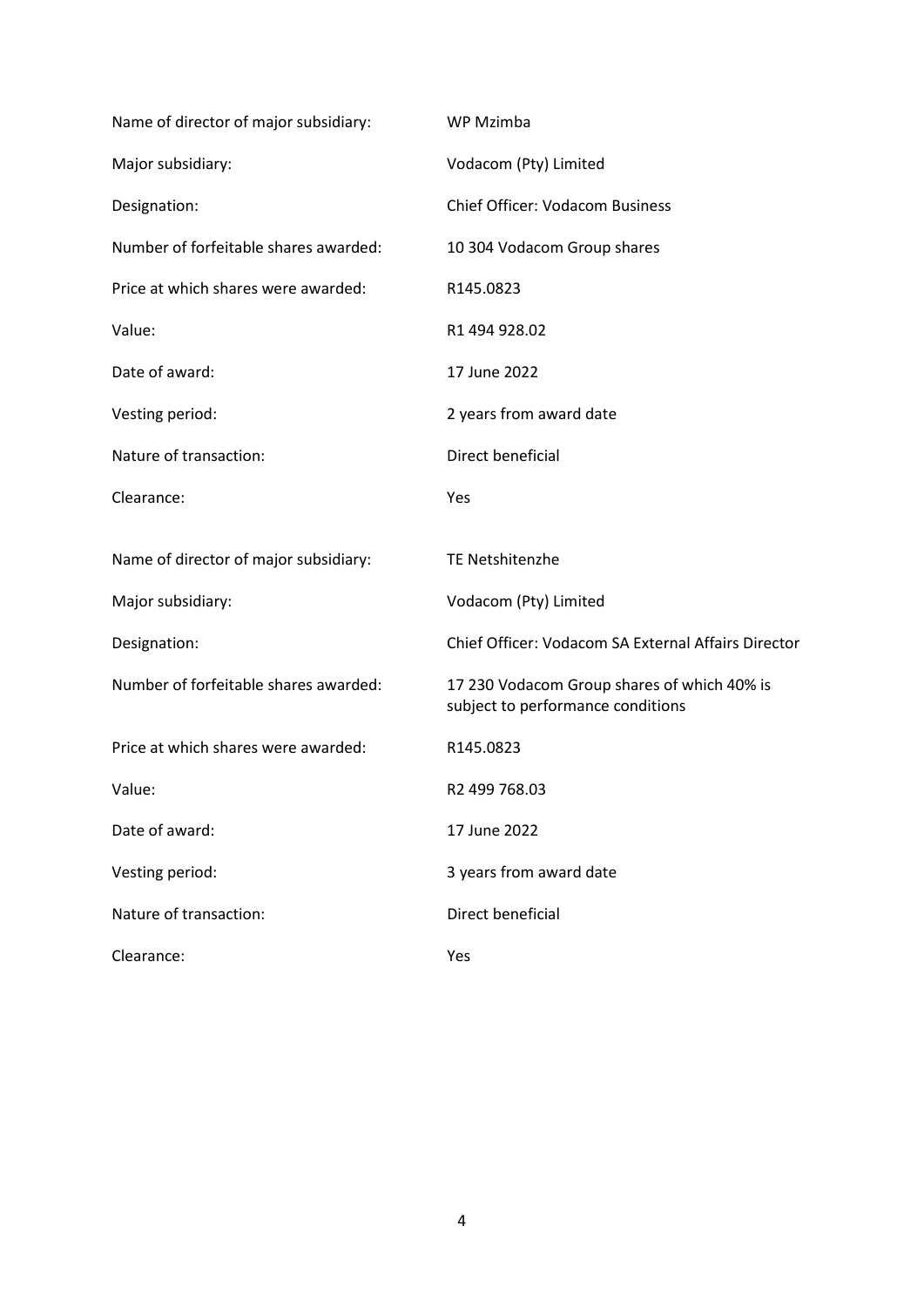| Name of director of major subsidiary:       | TE Netshitenzhe                                                                  |  |
|---------------------------------------------|----------------------------------------------------------------------------------|--|
| Major subsidiary:                           | Vodacom (Pty) Limited                                                            |  |
| Designation:                                | Chief Officer: Vodacom SA External Affairs Director                              |  |
| Number of forfeitable shares awarded:       | 3 446 Vodacom Group shares                                                       |  |
| Price at which shares were awarded:         | R145.0823                                                                        |  |
| Value:                                      | R 499 953.61                                                                     |  |
| Date of award:                              | 17 June 2022                                                                     |  |
| Vesting period:                             | 2 years from award date                                                          |  |
| Nature of transaction:                      | Direct beneficial                                                                |  |
| Clearance:                                  | Yes                                                                              |  |
|                                             |                                                                                  |  |
| Name of director of major subsidiary:       | <b>B</b> Ngwenya                                                                 |  |
| Major subsidiary:                           | Vodacom (Pty) Limited                                                            |  |
| Designation:                                | <b>Technology Director</b>                                                       |  |
| Number of forfeitable shares awarded:       | 21 952 Vodacom Group shares of which 50% is<br>subject to performance conditions |  |
| Average price at which shares were awarded: | R145.0823                                                                        |  |
| Value:                                      | R3 184 846.65                                                                    |  |
| Date of award:                              | 17 June 2022                                                                     |  |
| Vesting period:                             | 3 years from award date                                                          |  |
| Nature of transaction:                      | Direct beneficial                                                                |  |
| Clearance:                                  | Yes                                                                              |  |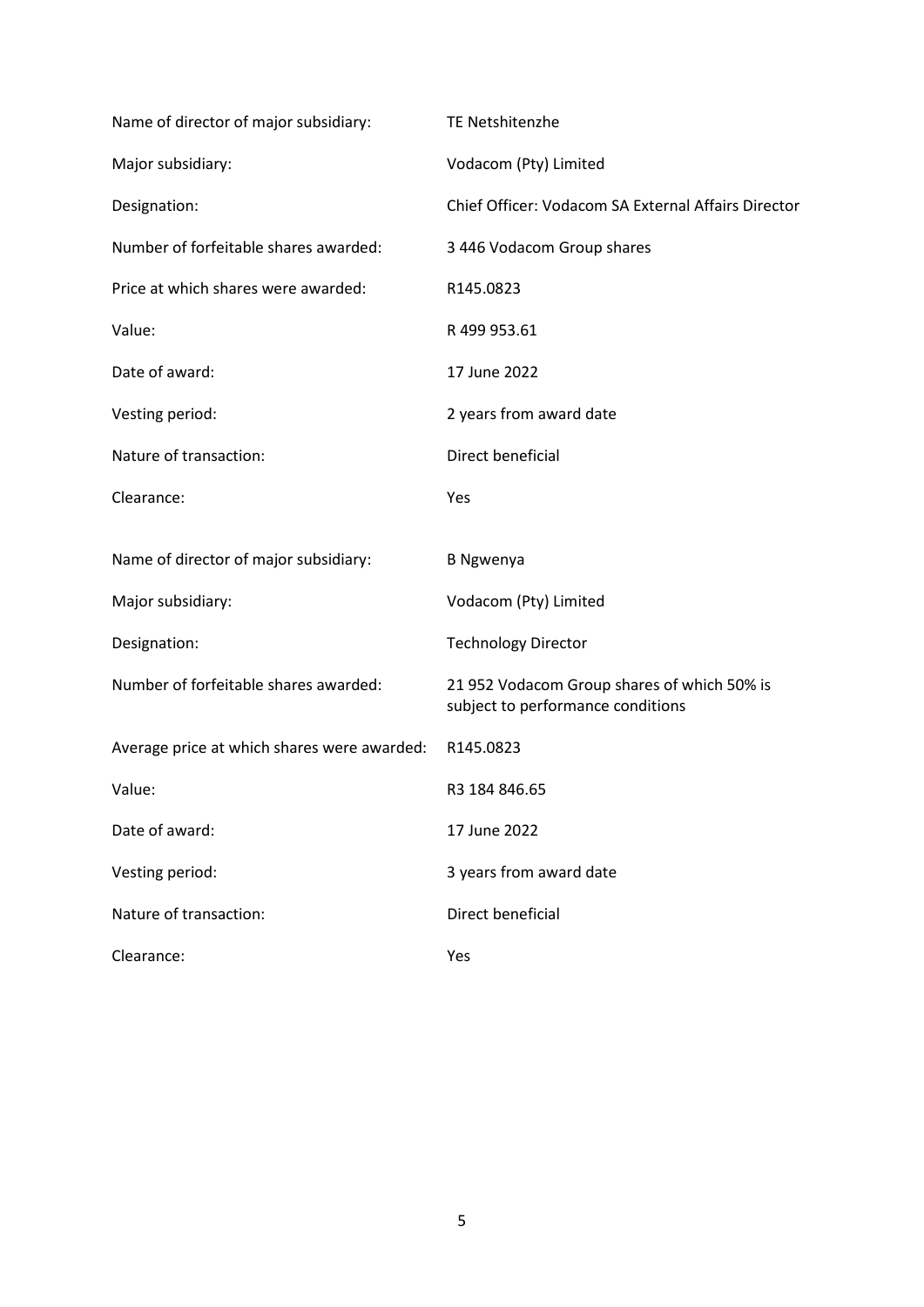| Name of director of major subsidiary:       | <b>RS Nkabinde</b>                                                               |  |
|---------------------------------------------|----------------------------------------------------------------------------------|--|
| Major subsidiary:                           | Vodacom (Pty) Limited                                                            |  |
| Designation:                                | <b>Financial Director</b>                                                        |  |
| Number of forfeitable shares awarded:       | 20 384 Vodacom Group shares of which 50% is<br>subject to performance conditions |  |
| Price at which shares were awarded:         | R145.0823                                                                        |  |
| Value:                                      | R2 957 357.60                                                                    |  |
| Date of award:                              | 17 June 2022                                                                     |  |
| Vesting period:                             | 3 years from award date                                                          |  |
| Nature of transaction:                      | Direct beneficial                                                                |  |
| Clearance:                                  | Yes                                                                              |  |
| Name of director of major subsidiary:       | ER van Graan                                                                     |  |
| Major subsidiary:                           | Vodacom (Pty) Limited                                                            |  |
| Designation:                                | <b>Chief Officer: Commercial Operations</b>                                      |  |
| Number of forfeitable shares awarded:       | 27 378 Vodacom Group shares of which 50% is<br>subject to performance conditions |  |
| Average price at which shares were awarded: | R145.0823                                                                        |  |
| Value:                                      | R3 972 063.21                                                                    |  |
| Date of award:                              | 17 June 2022                                                                     |  |
| Vesting period:                             | 3 years from award date                                                          |  |
| Nature of transaction:                      | Direct beneficial                                                                |  |
| Clearance:                                  | Yes                                                                              |  |